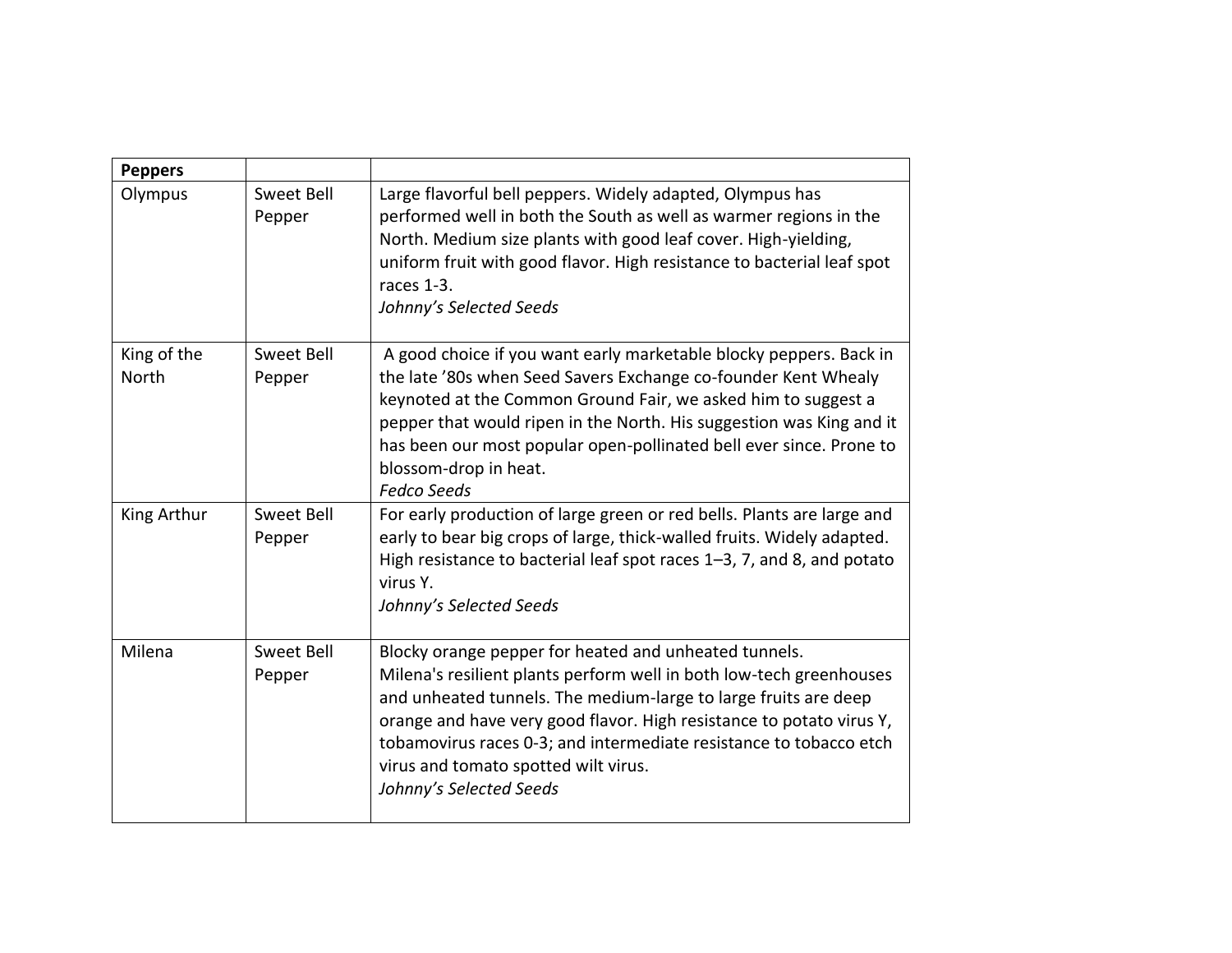| Gourmet           | Sweet Bell<br>Pepper | A blockbuster variety for yield, quality and flavor. These sturdy<br>plants bear big, plump, juicy-sweet peppers that ripen to a gorgeous<br>glossy orange. Plants are both vigorous and high yielding with<br>excellent disease resistance. Gourmet Orange peppers are real<br>beauties, heavy for their size, with thick walls, crunchy texture and<br>fine sweet taste. Enjoy their delicious crispy flesh as a snack right<br>out of the garden and use them for colorful, nutritious grilling,<br>salads, stir frying or sautés.<br>Renee's Garden                                                                                                                              |
|-------------------|----------------------|--------------------------------------------------------------------------------------------------------------------------------------------------------------------------------------------------------------------------------------------------------------------------------------------------------------------------------------------------------------------------------------------------------------------------------------------------------------------------------------------------------------------------------------------------------------------------------------------------------------------------------------------------------------------------------------|
| Heirloom          | Sweet                | Beautiful heirloom mix yields huge, elongated tapering fruits with                                                                                                                                                                                                                                                                                                                                                                                                                                                                                                                                                                                                                   |
| Italian           | Peppers              | thick, meaty flesh that mature to rich red, yellow or orange. Perfect                                                                                                                                                                                                                                                                                                                                                                                                                                                                                                                                                                                                                |
| <b>Sunset Mix</b> |                      | for snacking, salads, sautees, or roasting.                                                                                                                                                                                                                                                                                                                                                                                                                                                                                                                                                                                                                                          |
|                   |                      | Renee's Garden                                                                                                                                                                                                                                                                                                                                                                                                                                                                                                                                                                                                                                                                       |
| Italia            | <b>Sweet Pepper</b>  | This corno-di-toro ("horn of the bull") type of sweet pepper earned<br>high marks from Seed Savers Exchange staff at a 2014 tasting at our<br>Heritage Farm headquarters. Curved, tapered fruit mature from<br>green to red, have thin walls, and taste very sweet (not hot). Erect<br>plants grow 14-28"" tall and have sparse branching, green leaves<br>and stems with light-purple nodes, and white flowers. Mature fruit<br>reach 5-7"" long and 1.5-3"" wide. Introduced in 1987 by Johnny's<br>Selected Seeds of Albion, Maine, this variety has been shared within<br>the SSE Yearbook Exchange community ever since. 70-80 days from<br>transplant.<br>Seed Savers Exchange |
| California        | Sweet Bell           | An old-time favorite since 1928 for good reason! 'California                                                                                                                                                                                                                                                                                                                                                                                                                                                                                                                                                                                                                         |
| Wonder            | Pepper               | Wonder's' large, uniform shape makes it ideal for stuffing. Delicious                                                                                                                                                                                                                                                                                                                                                                                                                                                                                                                                                                                                                |
| Pepper            |                      | grilled, they are perfect for shish kabobs. Peppers left on the plant<br>will turn a beautiful, bright red, and have more vitamin C than an                                                                                                                                                                                                                                                                                                                                                                                                                                                                                                                                          |
|                   |                      | orange! Good container variety, and dependable performer even in                                                                                                                                                                                                                                                                                                                                                                                                                                                                                                                                                                                                                     |
|                   |                      | short season climates.                                                                                                                                                                                                                                                                                                                                                                                                                                                                                                                                                                                                                                                               |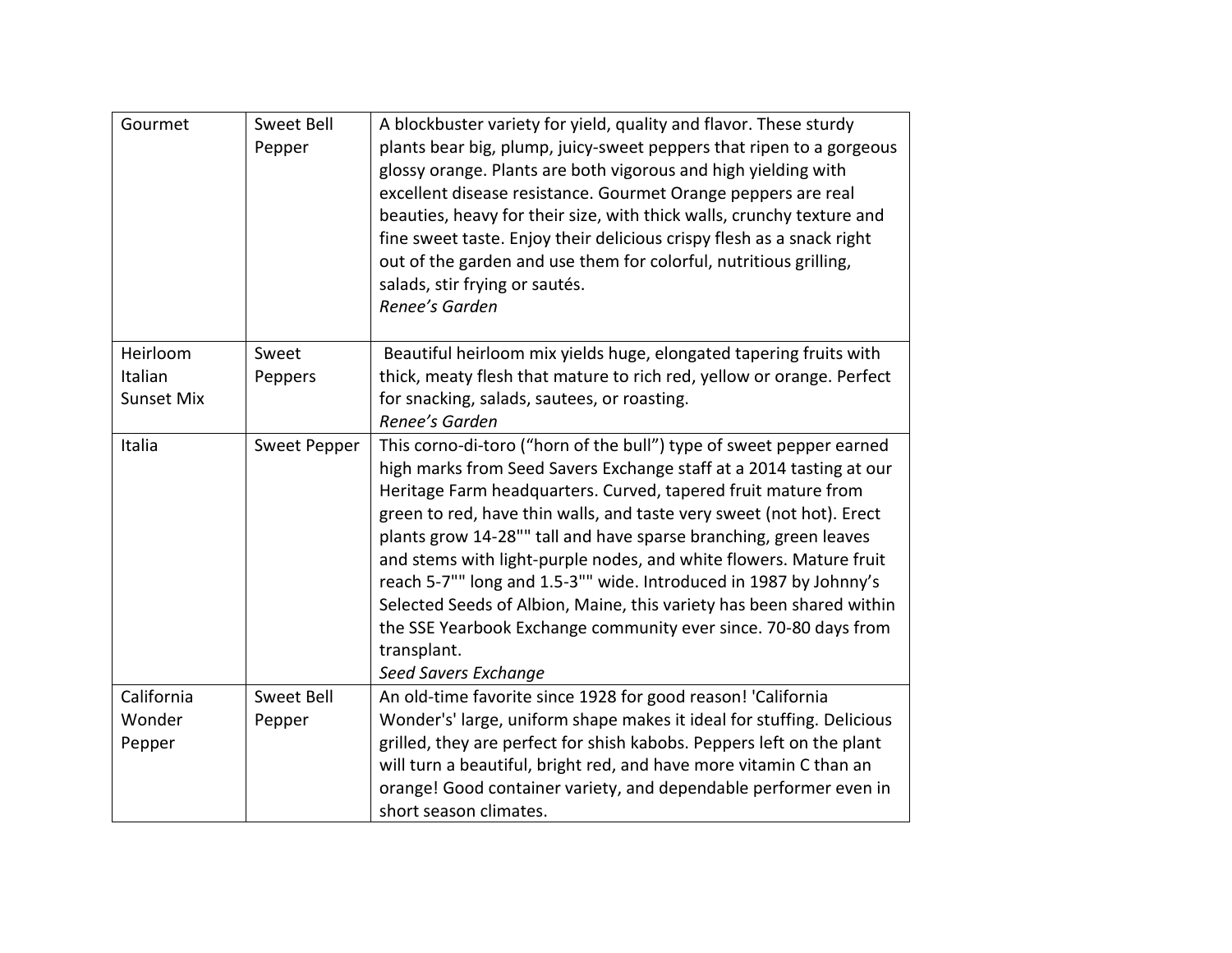|                                |                     | <b>Botanical Interests</b>                                                                                                                                                                                                                                                                                                                                                                                                                                                                                                                                                                                                     |
|--------------------------------|---------------------|--------------------------------------------------------------------------------------------------------------------------------------------------------------------------------------------------------------------------------------------------------------------------------------------------------------------------------------------------------------------------------------------------------------------------------------------------------------------------------------------------------------------------------------------------------------------------------------------------------------------------------|
| Habanada                       | <b>Sweet Pepper</b> | All the floral sweetness of the famous habanero, minus the burn.<br>100 days to maturity; 70 days for green peppers.<br>Through years of crossing, selection and DNA analysis, Michael<br>Mazourek, at Cornell University, discovered how to limit the<br>habanero's heat while preserving its floral and melon-like flavors.<br>The resulting "Habanada" is aromatic with lingering sweetness, and<br>it defies everything we've come to expect from a pepper. You can<br>eat them green and unripe for a potent hit of aroma or savor the<br>habanadas' full potential as a bright orange flavor bomb.<br>Row 7 Seed Company |
| Jedi Jalpeno                   | <b>Hot Pepper</b>   | Jedi's fruits avg. 4-4 1/2" and are slow to check (show small cracks<br>in skin). The large plant produces over a long harvest window,<br>especially in regions with a long growing season. Our jalapeño<br>variety with the highest potential yield. High resistance to bacterial<br>leaf spot races 1-3.<br>Johnny's Selected Seeds                                                                                                                                                                                                                                                                                          |
| <b>Black Magic</b><br>Jalapeno | <b>Hot Pepper</b>   | Extra-dark with traditional checking. The darkest jalapeño we offer.<br>Fruits avg. 3 1/2-3 3/4" and exhibit "checking" (small cracks in the<br>skin) that indicates the fruits are ready for harvest. They may be<br>harvested before checking, but the harvest window for this is<br>shorter. The productive, medium-size plants have a high yield<br>potential. The extra-dark green color is a significant advancement in<br>jalapeño breeding. Intermediate resistance to bacterial leaf spot<br>races 1-3<br>Johnny's Selected Seeds                                                                                     |
| El Eden                        | <b>Hot Pepper</b>   | Guajillo for Mexican mole. Tall, strong plants produce high yields of                                                                                                                                                                                                                                                                                                                                                                                                                                                                                                                                                          |
| Guajillo                       |                     | smooth, 7-8" fruit. Only slightly hot, this type is often used for mole.                                                                                                                                                                                                                                                                                                                                                                                                                                                                                                                                                       |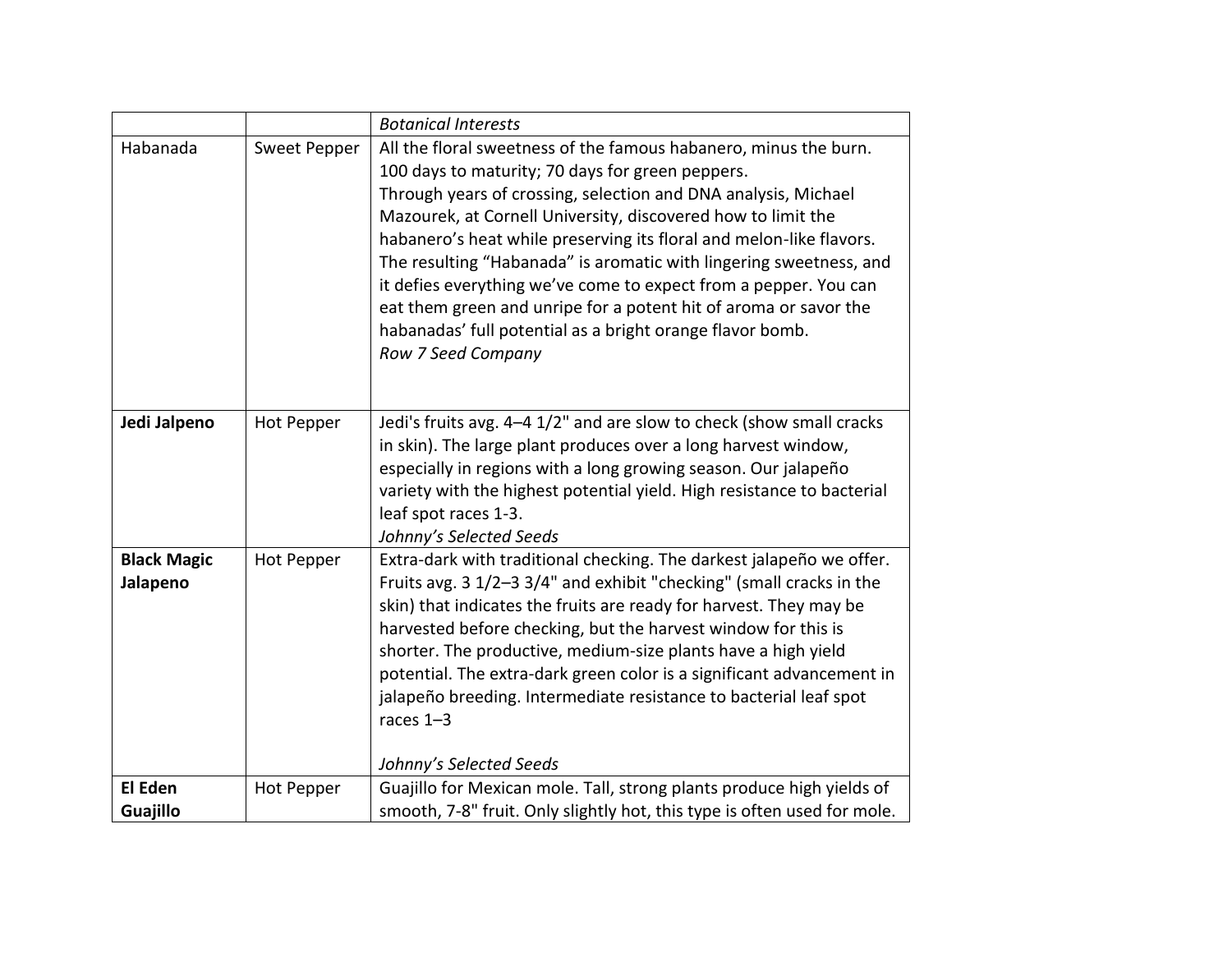|                    |            | It also makes excellent powder. Not recommended for fresh use, as<br>the skins are relatively tough. Popular in Mexico.<br>Johnny's Selected Seeds                                                                                                     |
|--------------------|------------|--------------------------------------------------------------------------------------------------------------------------------------------------------------------------------------------------------------------------------------------------------|
| Impala Serrano     | Hot Pepper | New! Traditional-sized serrano. Impala's fruits average 3-3 1/2" and<br>are borne on large, bushy plants. The dark green fruits are<br>traditionally used green but also make fine chipotles if allowed to<br>ripen to red.<br>Johnny's Selected Seeds |
| <b>Red Paper</b>   | Very Hot   | Exclusive! Earlier and more productive than regular habaneros.                                                                                                                                                                                         |
| Lantern            | Pepper     | Magnificent, elongated and wrinkled, red, lantern-shaped fruits are                                                                                                                                                                                    |
| Habanero           |            | 3-4" long. Early maturing for a habanero. Tall plants. Bred by Janika                                                                                                                                                                                  |
|                    |            | Eckert.                                                                                                                                                                                                                                                |
|                    |            | Johnny's Selected Seeds                                                                                                                                                                                                                                |
| <b>Cucumbers</b>   |            |                                                                                                                                                                                                                                                        |
| <b>Bush Slicer</b> | Container  |                                                                                                                                                                                                                                                        |
|                    |            | Bush Slicer offers juicy slicing cucumbers in record time on dwarf                                                                                                                                                                                     |
|                    | Cucumber   | bushes, perfect for small space or container gardens. The straight, 6                                                                                                                                                                                  |
|                    |            | to 8 inch-long fruits have smooth, tender skin with small seed                                                                                                                                                                                         |
|                    |            | cavities and sweet, crisp flesh. These sturdy indeterminate hybrid                                                                                                                                                                                     |
|                    |            | vines yield strong crops in both cool conditions and real summer                                                                                                                                                                                       |
|                    |            | heat. Bush Slicer is resistant to powdery mildew, cucumber mosaic                                                                                                                                                                                      |
|                    |            | virus and scab. Enjoy this space-saving cucumber in delicious salads                                                                                                                                                                                   |
|                    |            | from your own patio this season.                                                                                                                                                                                                                       |
|                    |            | Renee's Garden                                                                                                                                                                                                                                         |
| Lemon              |            | The Lemon cucumber is very tender, clean, crisp and sweet taste                                                                                                                                                                                        |
|                    |            | that is never bitter! This variety is a great cucumber for salads and                                                                                                                                                                                  |
|                    |            | pickling. Don't be fooled by this heirloom's unusual shape, these                                                                                                                                                                                      |
|                    |            | bright yellow balls are excellent for salads and pickling! This plant                                                                                                                                                                                  |
|                    |            | produces regular-sized vines that yield heavily and for a long time.<br><b>Urban Farmer</b>                                                                                                                                                            |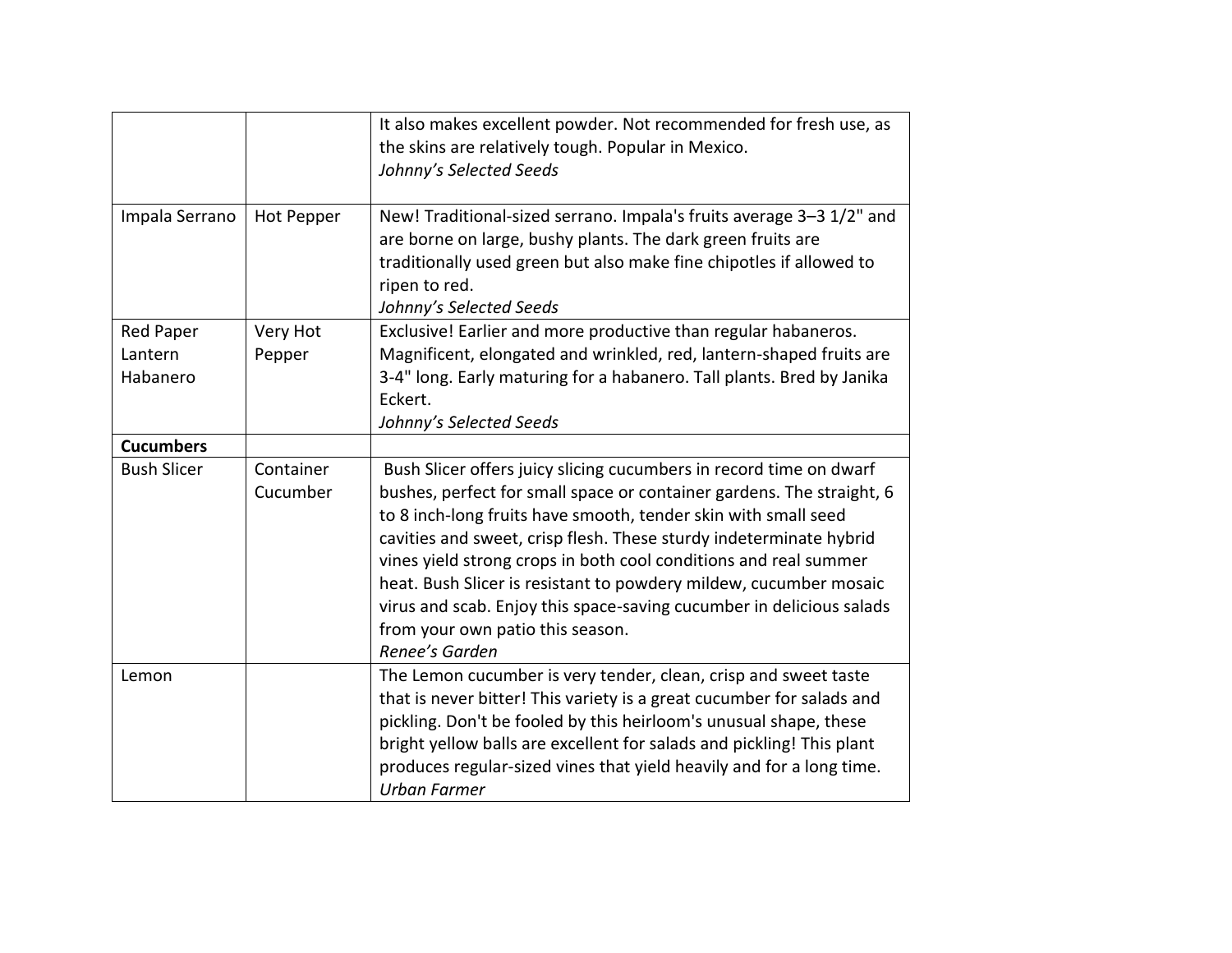| Marketmore<br>76 |                    | Popular OP variety. Long, slender, dark green cucumbers. The<br>slender, refined "Marketmore look" has long been the standard for<br>slicing cucumbers in the North. 8-9" fruits stay uniformly dark green<br>even under weather stress. Begins bearing late, but picks for a<br>relatively long time. High resistance to scab; and intermediate<br>resistance to cucumber mosaic virus, and powdery mildew.<br>Johnny's Selected Seeds |
|------------------|--------------------|-----------------------------------------------------------------------------------------------------------------------------------------------------------------------------------------------------------------------------------------------------------------------------------------------------------------------------------------------------------------------------------------------------------------------------------------|
| <b>Eggplants</b> |                    |                                                                                                                                                                                                                                                                                                                                                                                                                                         |
| Gaudi            | <b>Bell Shaped</b> | F-1 hybrid. An eggplant sui generis as the architectural work of its<br>Catalan namesake Antoni Gaudí. Dark purple 7-8" tapered half-long<br>bell-shaped fruit with a thornless light green calyx.<br><b>Fedco Seeds</b>                                                                                                                                                                                                                |
| Galine           | <b>Bell Shaped</b> | High-yielding Black Bell type. Very glossy, uniform, black to purple<br>fruits are 6-7" long by 3-4" in diameter. Strong plants produce early,<br>firm fruits. High yielding, even in the North.<br>Johnny's Selected Seeds                                                                                                                                                                                                             |
| Diamond          | <b>Bell Shaped</b> | Known for excellent texture and flavor, this variety bears dark-<br>purple eggplants with green-tinted flesh that are 9" long and 3" in<br>diameter. The fruits are borne in clusters of four to six on 2'-tall<br>plants, disease-resistant, and rarely bitter. Seed Savers Exchange<br>collected the variety from the Ukraine in 1993.<br>Seed Savers Exchange                                                                        |
| Pingtung Long    | Asian              | Long Ping Tung Eggplant Seeds originate from Ping Tung, Taiwan.<br>Plants are disease resistant and do well even in heat. Fruits<br>produced are 12-18" long and 1.25" wide. They are various shades<br>of purple. After 65-90 days, fruits should be ready for harvest, and<br>can be removed from the plant by cutting the stem 1" away from<br>the fruit. Fruits are sweet and tender with no bitter taste. They can                 |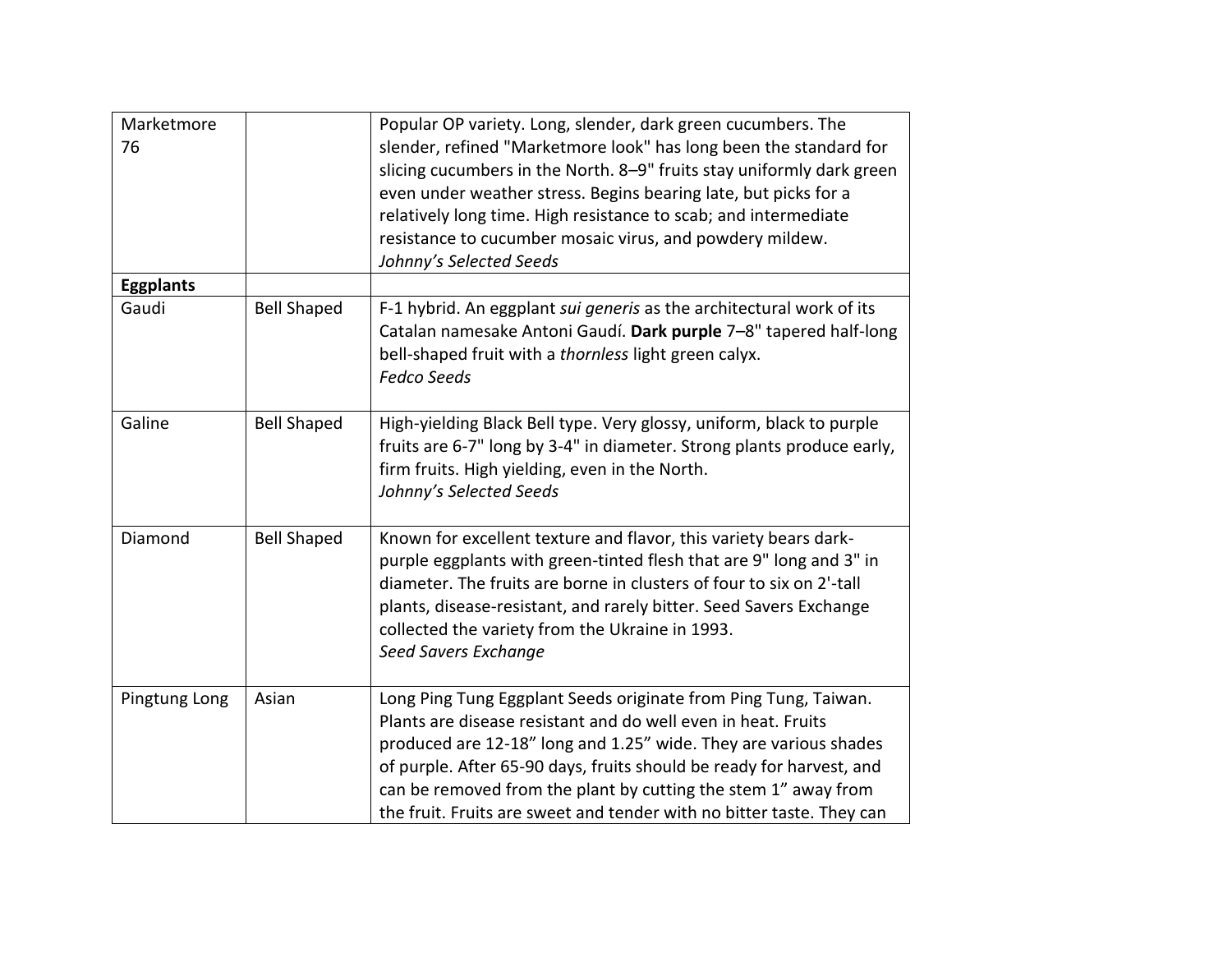|                              |               | be eaten without being skinned or cooked and still retain their<br>sweetness.<br>Kitazawa Seed Co.                                                                                                                                                                                                                                                                                                                                                          |
|------------------------------|---------------|-------------------------------------------------------------------------------------------------------------------------------------------------------------------------------------------------------------------------------------------------------------------------------------------------------------------------------------------------------------------------------------------------------------------------------------------------------------|
| <b>Orient Express</b>        | Asian         | The most dependable Asian eggplant. High-yielding plants produce<br>armloads of attractive, slender, and glossy fruits 8-10" long by 1 1/2"-<br>2 1/2" diameter. Ready up to 2 weeks before other early varieties and<br>sets fruit in cool weather and under heat stress. Tender, delicately<br>flavored, and quick cooking.<br>Johnny's Selected Seeds                                                                                                    |
| Traviata                     | Italian Style | These shiny, deep purple Italian-type eggplants set fruit all season<br>long. Fruit grow to a uniform 6-8 inches but can be picked at an<br>earlier stage for delicious baby eggplant; the healthy, upright plants<br>will just keep 'em coming! Traviata has excelled through less-than-<br>ideal seasonal conditions and even managed to grow past some<br>heavy flea beetle pressure where other varieties struggled.<br><b>Territorial Seed Company</b> |
| <b>Asian Greens</b>          |               |                                                                                                                                                                                                                                                                                                                                                                                                                                                             |
| <b>Central Red</b><br>Mizuna | Mustard       | Hybrid. Non-GMO. Brassica juncea. 20-25 days to baby leaf, 40-55<br>days to maturity. Cool season annual. With more deeply cut leaves<br>than regular Mizuna, this attractive purple stem variety adds color<br>and texture to baby leaf mixes.<br>Kitazawa Seed Company                                                                                                                                                                                    |
| Red Choi                     | Cabbage       | Hybrid. Non-GMO. Brassica rapa Chinensis group. 10-15 days<br>microgreens; 20-30 days baby leaf; 45 days full maturity. Cool<br>season annual. This special hybrid pak choi has dark red leaves with<br>green undersides. At maturity the petioles are light green. It has a                                                                                                                                                                                |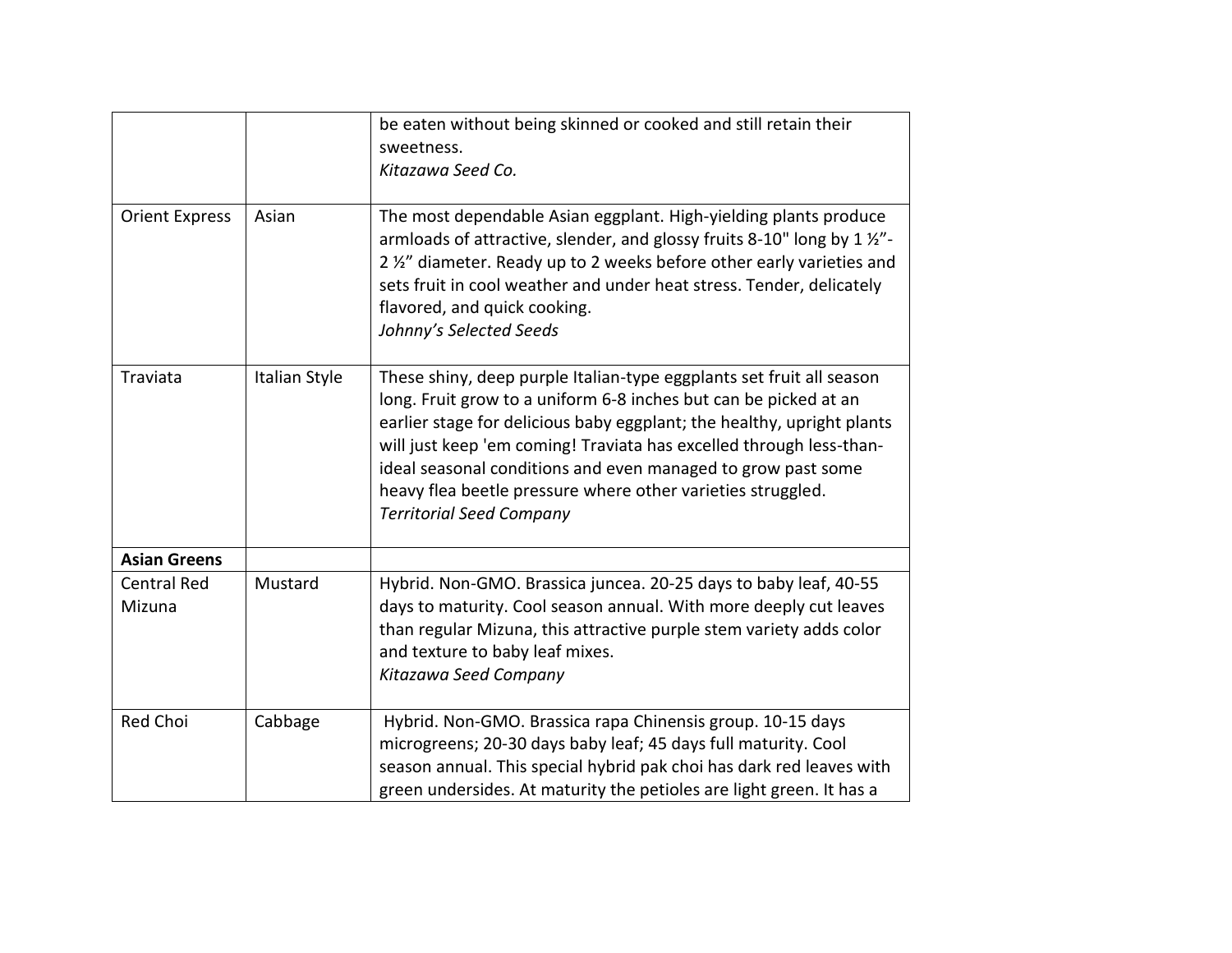|                                    |                    | delightful flavor. A colorful addition to a microgreens mix. Harvest as<br>baby leaf and at full maturity.<br>Kitazawa Seed Company                                                                                                                                                                                                                                                                                                                                                         |
|------------------------------------|--------------------|---------------------------------------------------------------------------------------------------------------------------------------------------------------------------------------------------------------------------------------------------------------------------------------------------------------------------------------------------------------------------------------------------------------------------------------------------------------------------------------------|
| <b>Big Stem</b><br><b>Broccoli</b> | <b>Broccoli</b>    | Chinese Broccoli - Big Stem. Heirloom, Non-GMO. Brassica oleracea<br>var alboglabra. 60 days. Cool season annual. Chinese broccoli is a<br>popular Chinese green vegetable and is grown for its stalks and<br>leaves. This open pollinated variety has deep green color, good<br>flavor and BIG stems that are crisp and excellent for slicing. Stems<br>are 12-18" at harvest, tolerant to cold, and slow bolting.<br>Kitazawa Seed Company                                                |
| Dash                               | Spinach            | Chinese Broccoli - Big Stem. Heirloom, Non-GMO. Brassica oleracea<br>var alboglabra. 60 days. Cool season annual. Chinese broccoli is a<br>popular Chinese green vegetable and is grown for its stalks and<br>leaves. This open pollinated variety has deep green color, good<br>flavor and BIG stems that are crisp and excellent for slicing. Stems<br>are 12-18" at harvest, tolerant to cold, and slow bolting.<br>Kitazawa Seed Company                                                |
| Okame                              | Spinach            | Okame - Hybrid. Non-GMO. Spinacea oleracea. AKA bo cai, bo tsai,<br>horenso. 50-55 days. Warm season annual. An early-maturing<br>hybrid, this Japanese variety is recommended for summer harvest as<br>it tolerates hot, dry conditions, is slow to bolt, and has good<br>resistance to downy mildew. This variety has thick, medium green<br>lobed leaves and is resistant to downy mildew 1 & 2 and high<br>tolerance to 3. Prefers mild and cool temperatures.<br>Kitazawa Seed Company |
| Suiho                              | Broccoli /<br>Kale | Suiho - Hybrid. Non-GMO. Brassica oleracea var alboglabra. Also<br>known as Noble Jade or Emerald Green variety and is medium<br>maturing. 50-55 days. Cool season annual. This variety of Chinese<br>kale/broccoli has round medium green leaves that are slightly                                                                                                                                                                                                                         |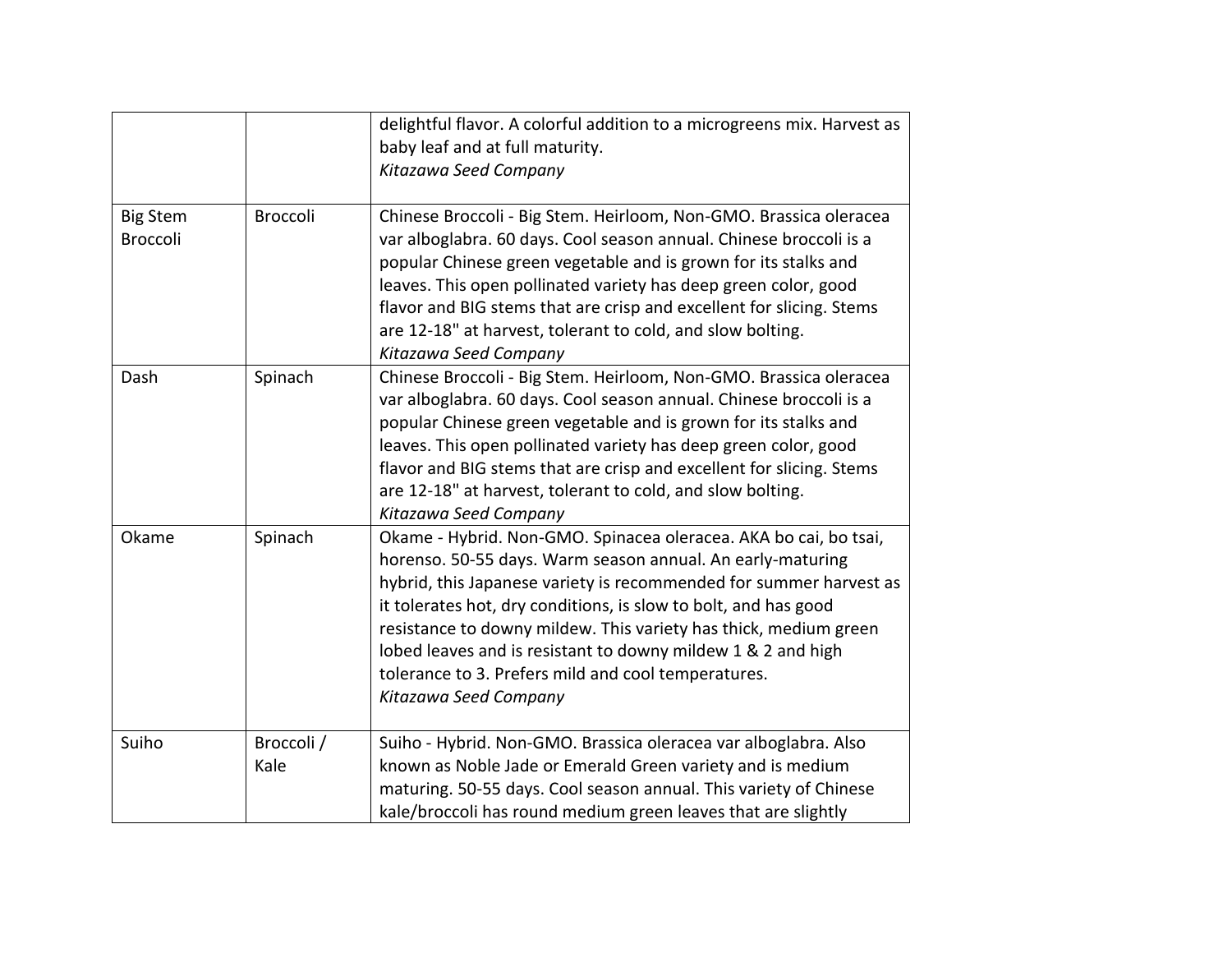|                                             |      | wrinkled with 3/4" thick stems. The thick stem is shorter and thicker<br>than Ryokuho variety yet tender and crispy making this a grower<br>choice. The plant grows about 14" tall and is semi-spreading.<br>Kitazawa Seed Company                                                                                                                                                                                                                                                                                                |
|---------------------------------------------|------|-----------------------------------------------------------------------------------------------------------------------------------------------------------------------------------------------------------------------------------------------------------------------------------------------------------------------------------------------------------------------------------------------------------------------------------------------------------------------------------------------------------------------------------|
| <b>Herbs</b>                                |      |                                                                                                                                                                                                                                                                                                                                                                                                                                                                                                                                   |
| Prospera <sup>®</sup><br><b>Compact DMR</b> |      | Outstanding, compact Genovese basil with downy mildew and<br>Fusarium resistance. The dense, slow-bolting plants produce large,<br>3-4", dark green, glossy, heavily cupped leaves. Traditional<br>Genovese aroma. Uniform plants with short spaces between leaves<br>produce high yields. Excellent for live plant, container, and<br>hydroponic production, as well as gardens. Well-suited for leaf and<br>tip harvest.<br>Johnny's Selected Seeds                                                                             |
| Prospera <sup>®</sup><br><b>DMR (F1)</b>    |      | Multi-use Genovese basil with downy mildew and Fusarium<br>resistance. Glossy, deep green leaves with authentic Genovese<br>aroma are 3" long and beautifully cupped. A semi-compact plant<br>with medium-length internodes.<br>Johnny's Selected Seeds                                                                                                                                                                                                                                                                           |
| Amsterdam<br>Seasoning<br>Celery            | Herb | A traditional Continental favorite, seasoning celery resembles big<br>Italian parsley plants. This useful kitchen herb is grown for its sprays<br>of glossy, celery-flavored leaves; it does not form thick stalks. The<br>savory leaves have an intense celery taste that adds a rich, mellow<br>undercurrent of flavor to stews, soups, casseroles, or any slow<br>cooking dish. Use the leafy sprigs in everyday cooking or just air dry<br>the leaves to keep their sweet pungent flavor for long-term use.<br>Renee's Garden |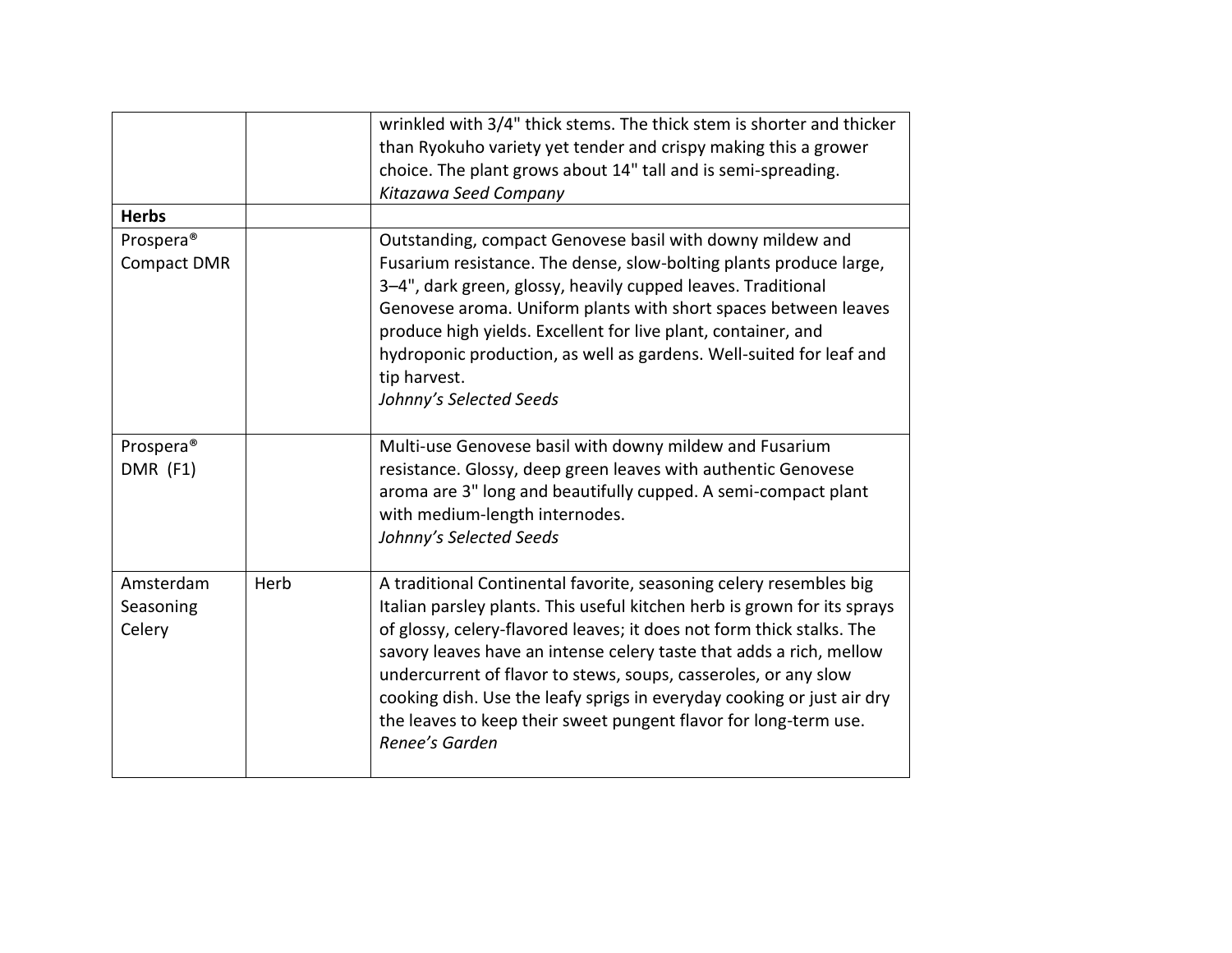| Cilantro             |                     | Coriander. Also known as Chinese Parsley or Cilantro, you can use<br>both the seeds and the leaves for flavoring. This variety is slow to<br>bolt, very cold resistant, and easy to grow.<br>Seeds from Italy                                                                                                                                                                                                                                                                                   |
|----------------------|---------------------|-------------------------------------------------------------------------------------------------------------------------------------------------------------------------------------------------------------------------------------------------------------------------------------------------------------------------------------------------------------------------------------------------------------------------------------------------------------------------------------------------|
| Leafy Diana Dill     |                     | Heirloom dill's feathery blue-green leaves have a fine aromatic scent<br>that is delicious in green salads, eggs & with potatoes, or rice.<br>Blossoms bring butterflies to the garden.<br>Renee's Garden                                                                                                                                                                                                                                                                                       |
|                      |                     |                                                                                                                                                                                                                                                                                                                                                                                                                                                                                                 |
| <b>English Thyme</b> | Herb                | Easy to grow heirloom garden staple with mounds of cascading tiny<br>aromatic leaves. A basic herb for all Mediterranean cuisines with a<br>wide range of uses in the kitchen. Perennial.<br>Renee's Garden                                                                                                                                                                                                                                                                                     |
| Mexican<br>Tarragon  |                     | Mexican tarragon is a type of marigold that produces delicious<br>leaves with notes of anise. It can be used as a substitute for French<br>tarragon, and it is easier to grow in heat and humidity, while being<br>fairly drought tolerant. The leaves have a stronger flavor so less is<br>needed to flavor a dish. Excellent container herb that can be grown<br>indoors during the winter. Also called Mexican Mint and Spanish,<br>Texas, or Winter tarragon.<br><b>Botanical Interests</b> |
| <b>Kale</b>          |                     |                                                                                                                                                                                                                                                                                                                                                                                                                                                                                                 |
| Lacinato             | Italian<br>Heirloom | This unique heirloom's thick crinkled leaves are a beautiful deep<br>blue-green that is an absolute standout in the garden. Lacinato has a<br>fine, sweet, full flavor; never strong or overbearing. This distinctive<br>Italian favorite (also nicknamed "dinosaur kale" because of its                                                                                                                                                                                                        |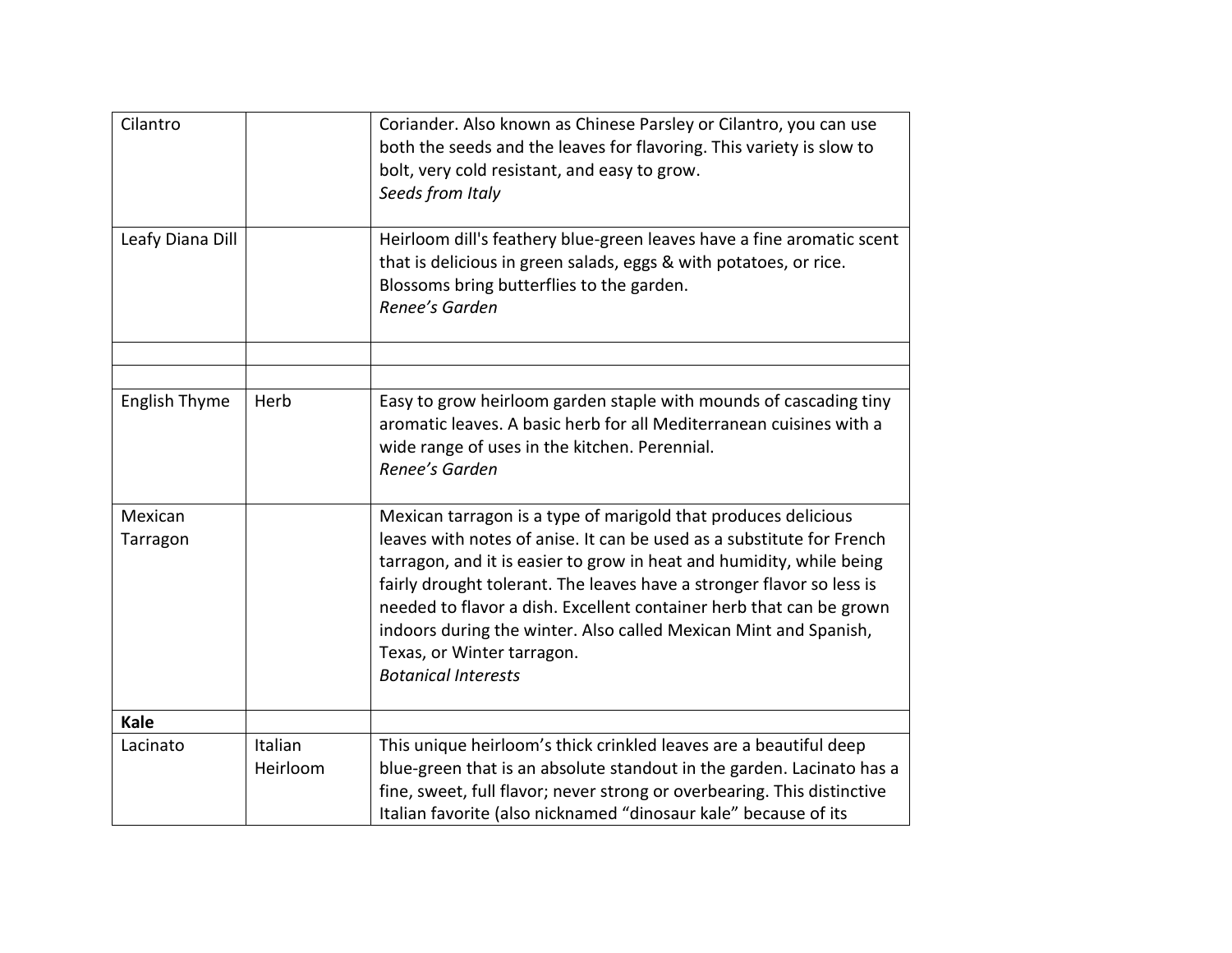| Wild Garden<br>Frills | Heirloom   | primeval appearance) is both cold and heat tolerant in all climate<br>zones. You can harvest big delicious bouquets of nutrition-packed,<br>richly-colored leaves for months to steam, sauté, braise or use in<br>hearty soups and stews.<br>Renee's Garden<br>Especially tender, mild & simply delicious Siberian heirloom kale mix<br>with blue-green frilled leaves. Highly nutritious, long-standing,<br>weather tolerant and wonderfully ornamental.                                                                                     |
|-----------------------|------------|-----------------------------------------------------------------------------------------------------------------------------------------------------------------------------------------------------------------------------------------------------------------------------------------------------------------------------------------------------------------------------------------------------------------------------------------------------------------------------------------------------------------------------------------------|
| Winterbor             | F-1 Hybrid | Renee's Garden<br>60 days. One of the most winter-hardy kales, Winterbor has finely<br>curled, thick, blue-green leaves. Very vigorous, it can grow up to 2<br>feet, developing an abundance of ruffled leaves. A magnificent early<br>spring and late fall kale.<br><b>Territorial Seeds</b>                                                                                                                                                                                                                                                 |
| <b>Tomatoes</b>       |            |                                                                                                                                                                                                                                                                                                                                                                                                                                                                                                                                               |
| Pompeii Roma          | Plum       | Imported from Italy where tomato breeding is a passion, the tall<br>productive vines of Pompeii load up early with heavy clusters of big<br>elongated plum tomatoes with rich flavored meaty flesh. This great<br>tasting, traditional "Roma" type tomato has been endowed with<br>new hybrid vigor and disease resistance for heavy harvests over a<br>long season. You'll fill baskets with delicious fruit to use fresh or<br>simmer in thick, tasty sauces with plenty to can or freeze to warm<br>up winter's kitchen.<br>Renee's Garden |
| San Marzano           | Plum       | The Real Thing! Treasured old Italian variety whose reliable heavy<br>yields of plump, elongated fruit taste great fresh picked and stand<br>out for cooking into rich, thick sauce.<br><b>Fedco Seeds</b>                                                                                                                                                                                                                                                                                                                                    |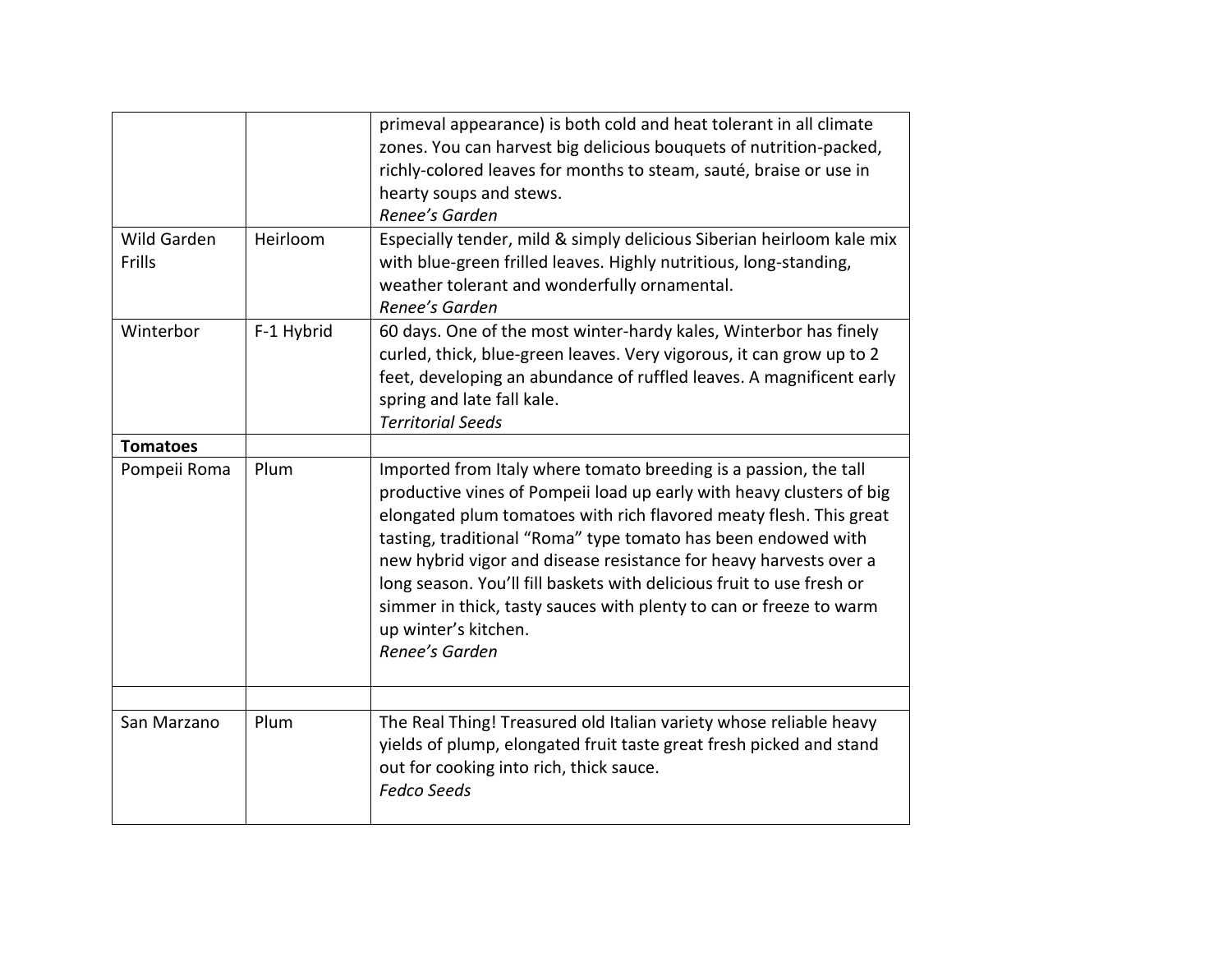| Cipolla's Pride                    | Plum   | Large, refined sauce tomato. Tough plants produce impressive yields<br>of high-quality 10-16 oz. fruits in a concentrated set, which is ideal<br>for home gardeners harvesting for canning and sauce. The flavor is<br>fantastic and fully developed. Dry texture ensures fruits cook down<br>quickly. Selected by the Cipolla family and submitted to us by Larry<br>Cipolla of Minnesota. The original seeds were brought to Brooklyn,<br>NY from Sicily in 1906 by Larry's great grandfather, Emilio. The<br>variety was then grown for decades on the 20-acre family<br>homestead in Connecticut where it was lovingly referred to as<br>"Grandpa's Tomato". Larry continued to select the variety, renaming<br>it Cipolla's Pride. Indeterminate.<br>Johnny's Selected Seeds |
|------------------------------------|--------|-----------------------------------------------------------------------------------------------------------------------------------------------------------------------------------------------------------------------------------------------------------------------------------------------------------------------------------------------------------------------------------------------------------------------------------------------------------------------------------------------------------------------------------------------------------------------------------------------------------------------------------------------------------------------------------------------------------------------------------------------------------------------------------|
| Sungold                            | Cherry | Intense fruity flavor. Exceptionally sweet, bright tangerine-orange<br>cherry tomatoes leave everyone begging for more. Vigorous plants<br>start yielding early and bear right through the season. Tendency to<br>split precludes shipping, making these an exclusively fresh-market<br>treat. The taste can't be beat. 15-20 gm. fruits. High resistance to<br>fusarium wilt and tobacco mosaic virus. Indeterminate.<br>Johnny's Selected Seeds                                                                                                                                                                                                                                                                                                                                 |
| Hartmann's<br>Yellow<br>Gooseberry | Cherry | Originally from the J. M. Hartman and Daughters Seed Company in<br>Indianapolis, Indiana. Hundreds of large yellow cherry tomatoes per<br>plant. Mildly sweet flavor adds good color to salads and salsa.<br>Indeterminate, 75 days from transplant.<br>Seed Savers Exchange                                                                                                                                                                                                                                                                                                                                                                                                                                                                                                      |
| Chadwick's<br>Cherry               | Cherry | Climbing, heavily laden vines produce large sized cherries with rich,<br>full tomato flavor. Heirloom favorite of Alan Chadwick, a true Grand<br>Master of sustainable, organic techniques in the US.<br>Renee's Garden                                                                                                                                                                                                                                                                                                                                                                                                                                                                                                                                                           |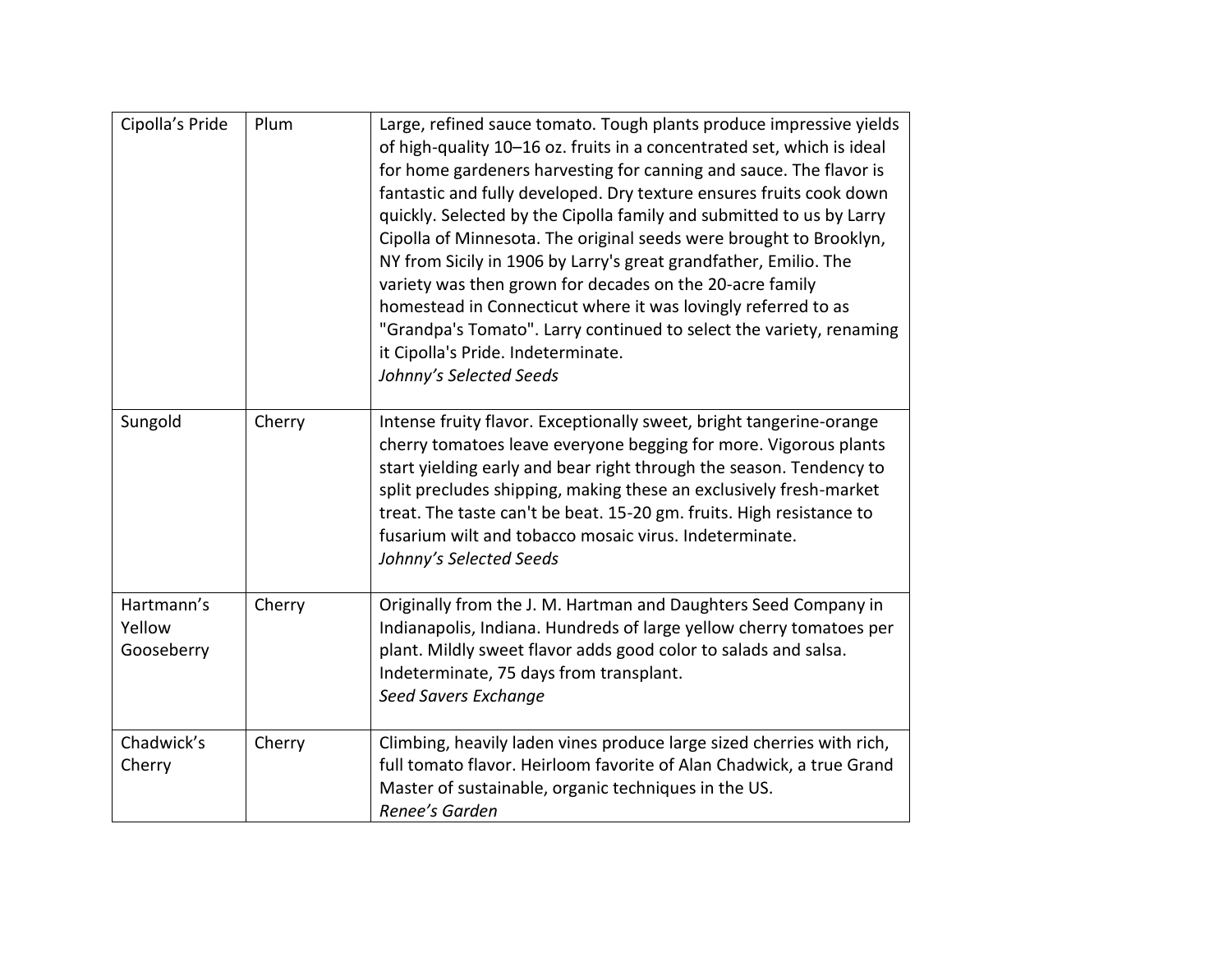| Red Zebra           | Slicing   | A natural cross between Tom Wagner's Green Zebra and an<br>unknown parent. Discovered by Jeff Dawson in his California fields<br>and listed in the 2003 SSE Yearbook. Gorgeous 21/2" round fruits are<br>blood-red overlaid with jagged carrot-orange stripes. Top quality<br>uniform strain, very productive. Slightly tart flavor. Indeterminate,<br>75-80 days from transplant.<br>Seed Savers Exchange                                                                           |
|---------------------|-----------|--------------------------------------------------------------------------------------------------------------------------------------------------------------------------------------------------------------------------------------------------------------------------------------------------------------------------------------------------------------------------------------------------------------------------------------------------------------------------------------|
| Ukrainian<br>Purple | Plum      | Original stock of this variety came from Irma Henkel in Ukraine.<br>Plum-shaped fruits are 3-4" long and weigh 6 ounces, generally<br>crack-free. Great flavor, sweet and meaty. Plants are very<br>productive. Indeterminate, 80 days from transplant.<br>Seed Savers Exchange                                                                                                                                                                                                      |
| Chianti Rose        | Slicing   | This big, beautiful beefsteak tomato with fabulous flavor is a cross<br>between the famous pink Brandywine and a treasured family variety<br>from Italy. Juicy, flavorful, and heavy in the hand, Chianti Rose<br>tomatoes are thin skinned with smooth, creamy flesh and glowing<br>rosy-red color. The strong vigorous vines with potato leaf foliage<br>tolerate cooler summers and are more crack-resistant and uniform<br>than other large-fruited heirlooms.<br>Renee's Garden |
| Mountain<br>Magic   | Saladette | Excellent flavor and late blight resistance. Mountain Magic produces<br>high yields of 2 oz., bright red, round salad tomatoes with very<br>sweet flavor. The uniform, crack-resistant fruits may be truss<br>harvested. Great in salads or right off the vine. High resistance<br>to Fusarium wilt races 1, 2, and 3, late blight, and Verticillium wilt;<br>and intermediate resistance to early blight. Indeterminate.<br>Johnny's Selected Seeds                                 |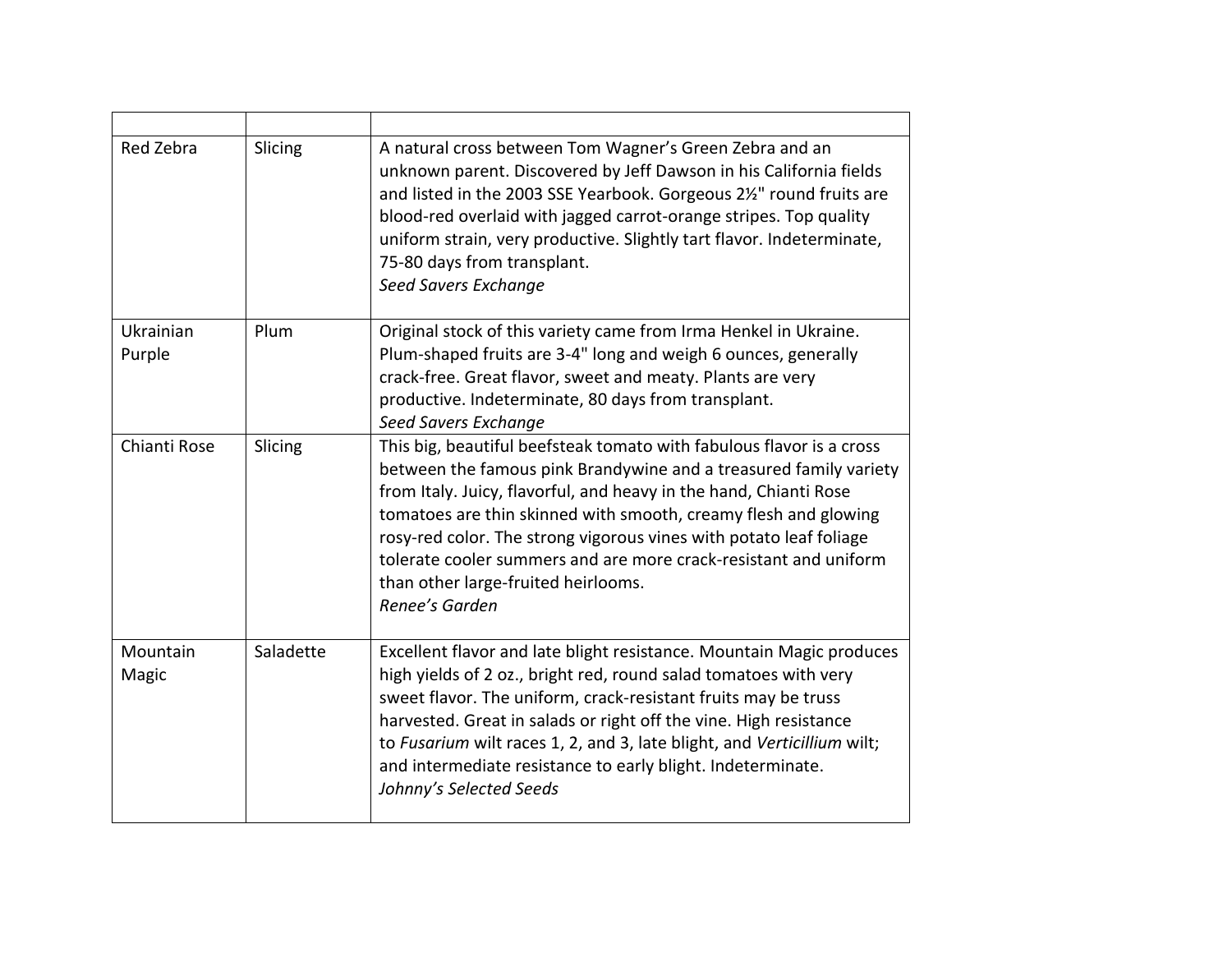| <b>Sweet Prince</b> | Saladette   | A basic-looking tomato that tastes anything but, combining uniform<br>abundance in the field with sweet and vibrant flavor. Very versatile<br>in the kitchen-if you can resist eating them raw. Resistant to<br>verticillium wilt, fusarium wilt and late blight, with moderate<br>resistance to early blight foliage symptoms. 65 days from transplant.<br>Row 7 Seeds |
|---------------------|-------------|-------------------------------------------------------------------------------------------------------------------------------------------------------------------------------------------------------------------------------------------------------------------------------------------------------------------------------------------------------------------------|
| Midnight            | Plum        | A deep purple-red paste tomato packed with phytonutrients. In the                                                                                                                                                                                                                                                                                                       |
| Roma                |             | rows, it will stop you in your tracks. In the kitchen, this purple<br>wonder shines for its quick cook time and memorable flavor. 80                                                                                                                                                                                                                                    |
|                     |             | days to maturity. Semi-determinate. Purple color increases with                                                                                                                                                                                                                                                                                                         |
|                     |             | direct sun; consider plant maintenance to increase exposure. 80                                                                                                                                                                                                                                                                                                         |
|                     |             | days from transplant to maturity                                                                                                                                                                                                                                                                                                                                        |
|                     |             | Row 7 Seeds                                                                                                                                                                                                                                                                                                                                                             |
|                     |             |                                                                                                                                                                                                                                                                                                                                                                         |
| <b>Yellow Pear</b>  | Pear-Shaped | An indeterminate, early, yellow pear-shaped cherry tomato. A very                                                                                                                                                                                                                                                                                                       |
|                     |             | heavy producer with bright yellow color. Somewhat resistant to<br>cracking.                                                                                                                                                                                                                                                                                             |
|                     |             | Seeds from Italy                                                                                                                                                                                                                                                                                                                                                        |
| Tangerine           | Slicing     | Heirloom producing intense glowing-orange, juicy slicing tomatoes,                                                                                                                                                                                                                                                                                                      |
|                     |             | heavy for their size with mild, sweet flavor and creamy texture. The                                                                                                                                                                                                                                                                                                    |
|                     |             | tall, sturdy vines produce heavy yields over a long season.                                                                                                                                                                                                                                                                                                             |
|                     |             | Renee's Garden                                                                                                                                                                                                                                                                                                                                                          |
| Mexico Midget       | Cherry      | Winner of SSE's 2014 Tomato Tasting. Hundreds of 1/2-34" dark red                                                                                                                                                                                                                                                                                                       |
|                     |             | cherry tomatoes on each plant. Huge tomato flavor for such small                                                                                                                                                                                                                                                                                                        |
|                     |             | fruits. Great for salads or selling in pints. Plants produce throughout                                                                                                                                                                                                                                                                                                 |
|                     |             | the entire growing season. Indeterminate, 60-70 days from<br>transplant.                                                                                                                                                                                                                                                                                                |
|                     |             | Seed Savers Exchange                                                                                                                                                                                                                                                                                                                                                    |
| San Marzano II      | Plum        | High-quality strain of this classic heirloom paste tomato.                                                                                                                                                                                                                                                                                                              |
|                     |             |                                                                                                                                                                                                                                                                                                                                                                         |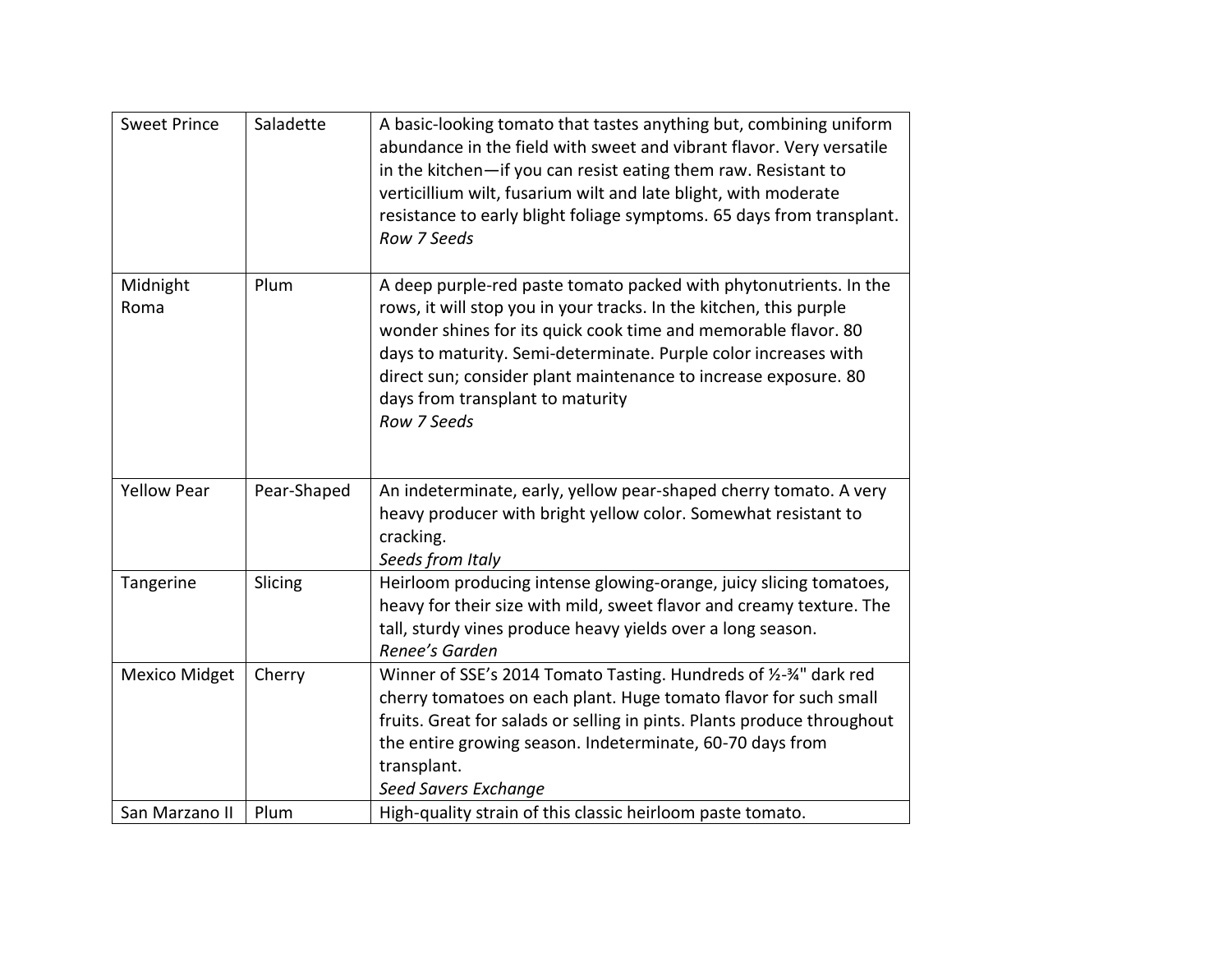|                                           | San Marzano is considered one of the best paste tomatoes of all<br>time, with old-world look and taste. Whole 4-6 oz. tomatoes peel<br>easily and cook down quickly. Various strains of San Marzano exist;<br>this strain was selected by tomato breeder Emily Rose Haga from<br>seeds from the USDA gene bank, which is designed to preserve<br>genetic diversity and increase food security. The strain originates<br>from Parma, Italy, where it was developed for the 1950's canning<br>industry. This strain has a very traditional San Marzano shape and<br>appearance as well as a vibrant red color. Indeterminate.<br>Johnny's Selected Seeds |
|-------------------------------------------|--------------------------------------------------------------------------------------------------------------------------------------------------------------------------------------------------------------------------------------------------------------------------------------------------------------------------------------------------------------------------------------------------------------------------------------------------------------------------------------------------------------------------------------------------------------------------------------------------------------------------------------------------------|
| <b>Flowers</b>                            |                                                                                                                                                                                                                                                                                                                                                                                                                                                                                                                                                                                                                                                        |
| Pacific Beauty<br>Mix Calendula           | he classic lovely yellow and orange mix. Herbalists highly regard its<br>healing gifts for treating skin conditions from sunburn to abrasions.<br>Annual. Especially attractive to pollinators.<br><b>Fedco Seeds</b>                                                                                                                                                                                                                                                                                                                                                                                                                                  |
| Resina<br>Calendula                       | The best calendula for making tinctures and oils and the one Deb<br>Soule grows at Avena Botanicals. Its medium-sized single blooms<br>with small eyes are extremely resinous, coating your fingers or<br>clippers while you harvest flowers. The medicinal sticky resins<br>impart a pleasant odor. Blossoms are primarily bright yellow with<br>yellow centers. A few will be orange with light orange centers.<br>Cheery flowers, good medicine. Annual. Especially attractive to<br>pollinators.<br><b>Fedco Seeds</b>                                                                                                                             |
| Alumia Crème<br><b>Brulee</b><br>Marigold | Alumia Creme Brulee blooms early and continues for a long season<br>with anemone-shaped, 2.5 in. bicolor warm yellow and coppery red<br>flowers. Robust, well-branched plants grow 10-12 in. tall, and spread<br>slightly wider. Plant in patio containers or in the front of garden<br>beds.<br><b>Swallowtail Seeds</b>                                                                                                                                                                                                                                                                                                                              |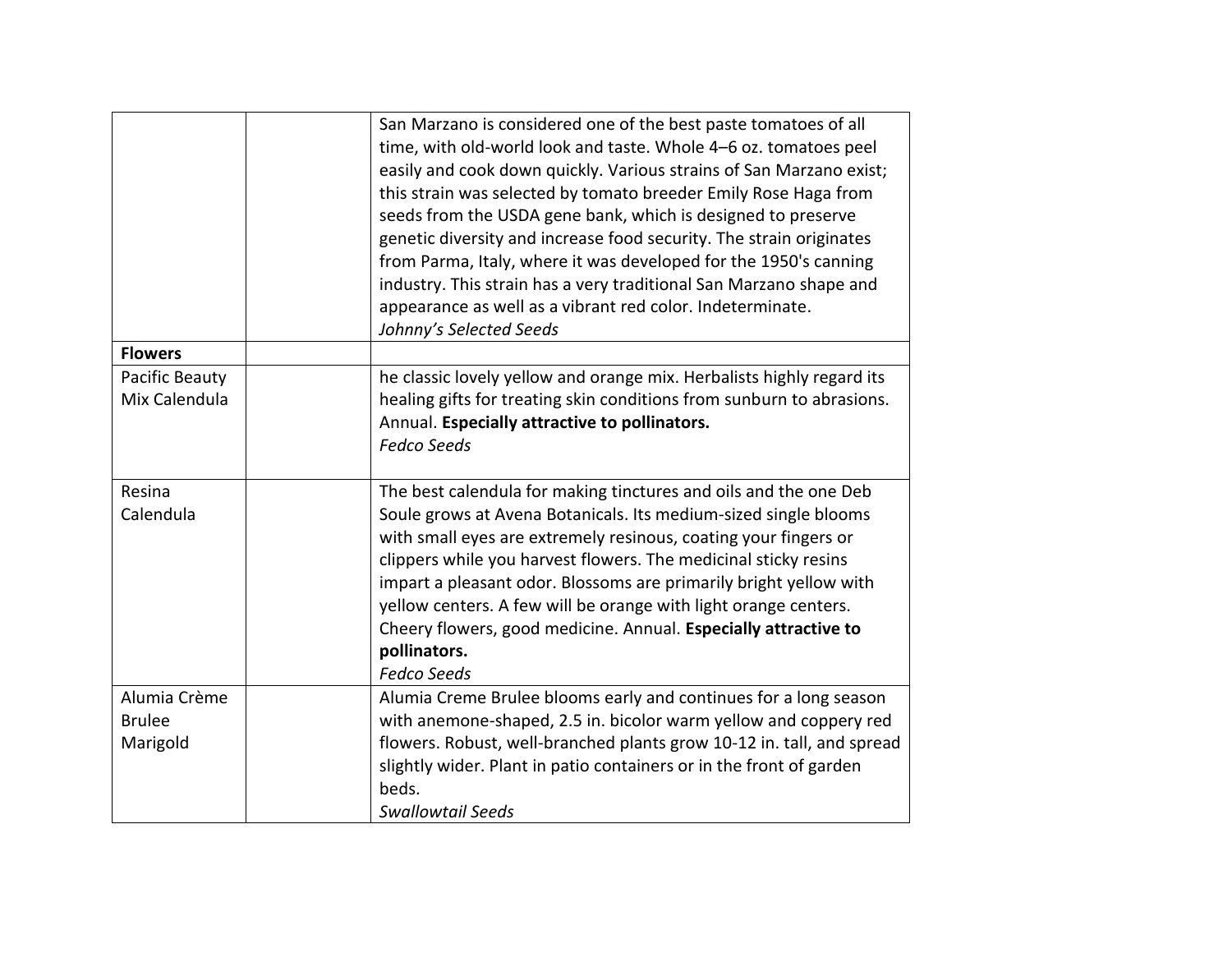| Bonanza Deep<br>Orange<br>Marigold | Large and luminous deep-orange, 2-21/ <sub>2</sub> in. wide flowers. Bonanza<br>Deep Orange is the deepest orange crested French marigold. Plants<br>are early flowering and heavy blooming, with upright and branching<br>growth to 10-12 in. tall.<br>Swallowtail Seeds                                                                                                                                                                                                                                                                                                                                                            |
|------------------------------------|--------------------------------------------------------------------------------------------------------------------------------------------------------------------------------------------------------------------------------------------------------------------------------------------------------------------------------------------------------------------------------------------------------------------------------------------------------------------------------------------------------------------------------------------------------------------------------------------------------------------------------------|
| Durango Mix<br>Marigold            | Extra-large blooms with outstanding uniformity.<br>Highly branching plants. A good choice for packs, pots, and garden<br>planting. Bloom size is 2-2 1/2". Attracts beneficial insects such as<br>hoverflies. Also known as French marigold. Edible Flowers: Use the<br>flowers to dress up salads and desserts or cooked in egg or rice<br>dishes. Flavor is floral with hints of citrus and spice, and slightly<br>bitter. Remove the petals from the flower base before consuming as<br>the base can be quite bitter. Ht. 8-12".<br>Johnny's Selected Seeds                                                                       |
| Queen Sophia<br>Marigold           | Dark orange petals rimmed in gold. Queen Sophia, with its 2 1/2-3"<br>blooms, continues to be a favorite around the world. Attracts<br>beneficial insects such as hoverflies. Leaves of the plant are edible<br>and are used as flavorful salad greens and garnish. Also known as<br>French marigold. AAS winner. Edible Flowers: Use the flowers to<br>dress up salads and desserts or cooked in egg or rice dishes. Flavor is<br>floral with hints of citrus and spice, and slightly bitter. Remove the<br>petals from the flower base before consuming as the base can be<br>quite bitter. Ht. 10-12".<br>Johnny's Selected Seeds |
| Alaska Mix<br>Nastturtium          | Striking variegated green and white foliage will make a formidable<br>bush if you feed it heavily. But go easy on the nitrogen if you want<br>to eat lots of its tangy yellow and orange blossoms. Edible flowers<br>with spicy sweet fragrance lend a peppery-sweet taste to salads,<br>leaves also edible. A great plant for hanging baskets. 16".<br><b>Fedco Seeds</b>                                                                                                                                                                                                                                                           |